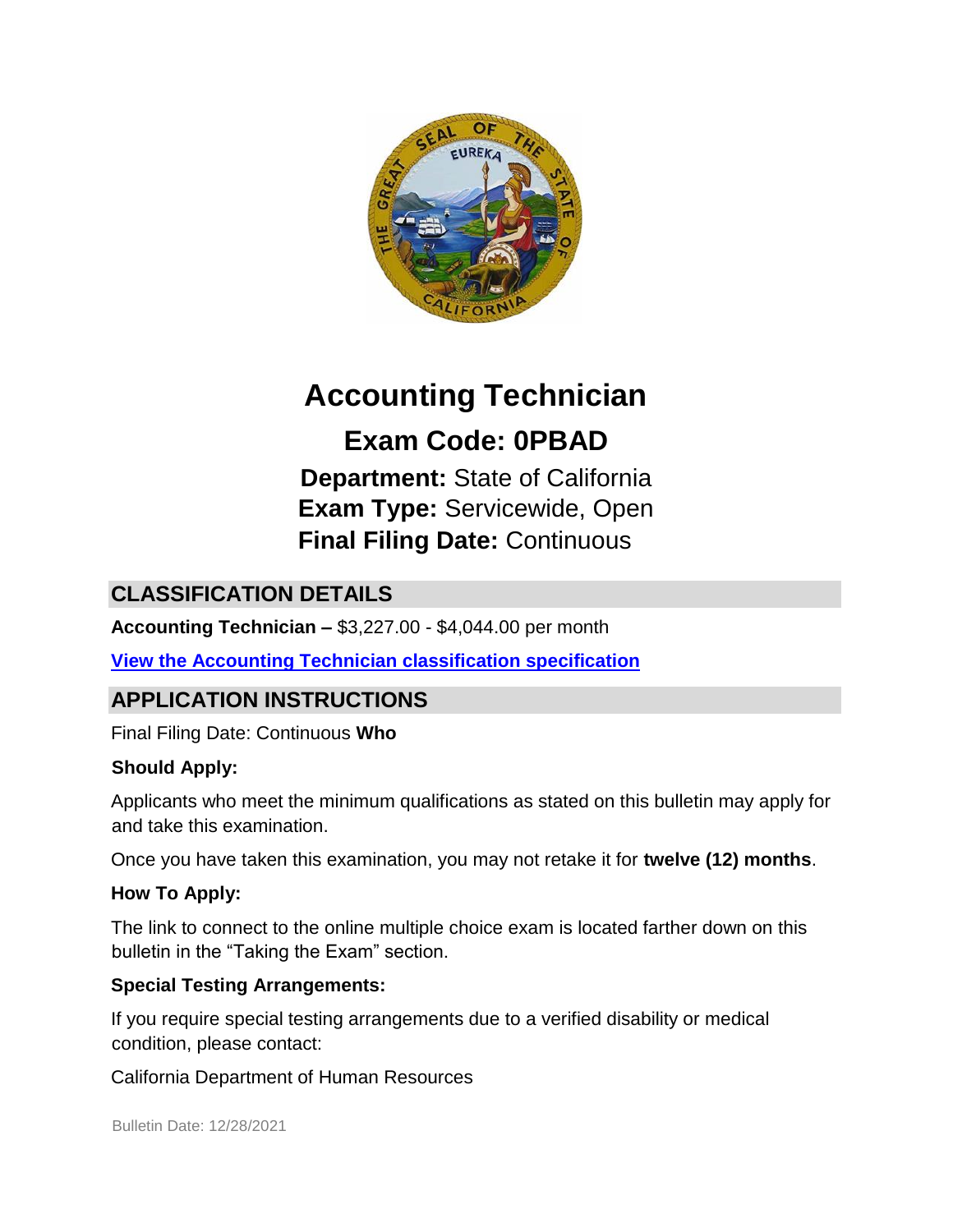CalCareer Service Center 1810 16<sup>th</sup> Street Sacramento, CA 95814

Phone: (866) 844-8671 Email: CalCareer@CalHR.CA.GOV

California Relay Service: 7-1-1 (TTY and voice)

TTY is a Telecommunications Device for the Deaf, and is reachable only from phones equipped with a TTY Device

## **MINIMUM QUALIFICATIONS**

All applicants must meet the education and/or experience requirements as stated on this exam bulletin to be accepted into the examination. Part-time or full-time jobs, regardless of whether paid or volunteer positions, and inside or outside California state service will count toward experience.

#### **Accounting Technician**

Experience: Two years of experience in keeping or reviewing accounting or fiscal records, or three years of general clerical experience. and Education: Completion of at least nine semester hours of a professional accounting curriculum. (Additional experience in keeping or reviewing accounting or fiscal records may be substituted for the required education on the basis of one year of experience for six semester hours of accounting training.)

(Completion of a professional accounting curriculum comprising at least 16 semester hours in accounting, given by a recognized residence or correspondence school may be substituted for the required education and experience.)

## **POSITION DESCRIPTION**

#### **Accounting Technician**

Under close supervision, to perform semiprofessional accounting work in the maintenance of fiscal records (including payroll, petty cash, cash collection, and claims processing); may instruct, lead or supervise inmates, wards or resident workers; and to do other related work.

The class of Accounting Technician includes such assignments as the maintenance of general ledger and budgetary control accounts, or the maintenance of a revolving fund account. Such duties as the preparation of purchase requisitions, the keeping of property inventory records, and the making of arithmetical computations and tabulations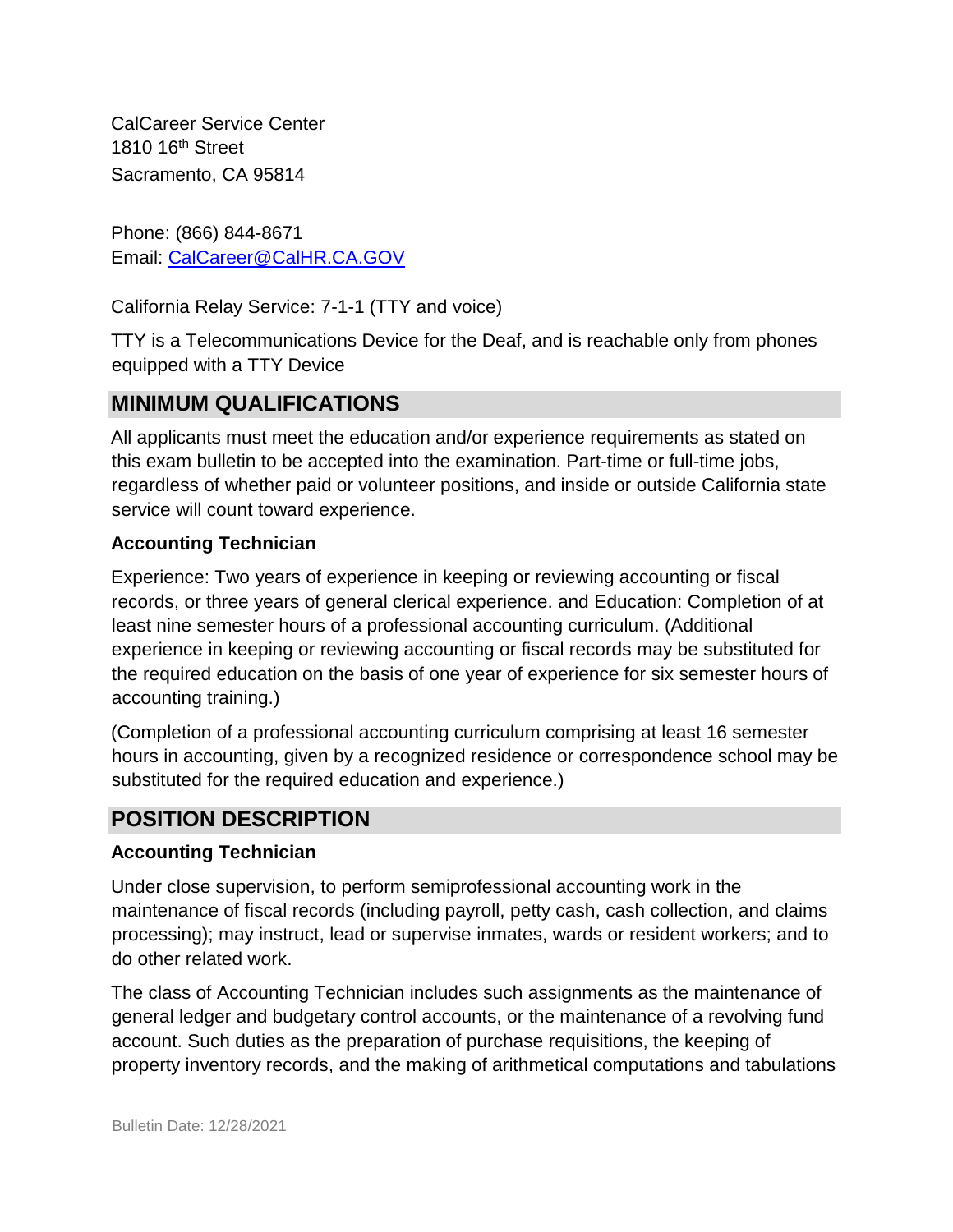are considered of a clerical nature and such duties alone do not constitute work typical of this class, although they may be performed by incumbents along with account keeping functions. Positions in this class are not supervisory, but may exercise lead responsibilities.

Incumbents may have internal contact with budget, business services and line staff; external contact with airlines and vendors and occasional contact with banks and control agencies.

More difficult accounting work at the semiprofessional level is performed by the class of Accountant I (Specialist) or Accountant I (Supervisor). Positions in these classes are either responsible for preparing, analyzing, and reviewing financial reports, maintaining a segment of an accounting function, or supervising a small group of Accounting Technicians and/or clericals in an operational setting.

## **EXAMINATION SCOPE**

This examination consists of the following components:

#### **Multiple Choice Written Examination** – Weighted 100% of the final score

The written test is designed to evaluate a candidate's knowledge in the areas of:

- 1. Accounting Principles
- 2. Quantitative and Research Analysis
- 3. Account Accuracy

To obtain a position on the eligible list, a minimum score of 70% must be attained.

In addition to evaluating applicants' relative knowledge, skills, and ability, as demonstrated by quality and breadth of education and/or experience, emphasis in each exam component will be measuring competitively, relative job demands, each applicant's:

#### **Knowledge of:**

- 1. Principles and practices of financial record keeping
- 2. Basic principles of accounting
- 3. Governmental accounting principles and procedures

#### **Ability to:**

- 1. Express ideas and give instructions effectively
- 2. Operate common office appliances used in financial record-keeping work and make arithmetical computations rapidly and accurately
- 3. Apply rules and regulations to specific cases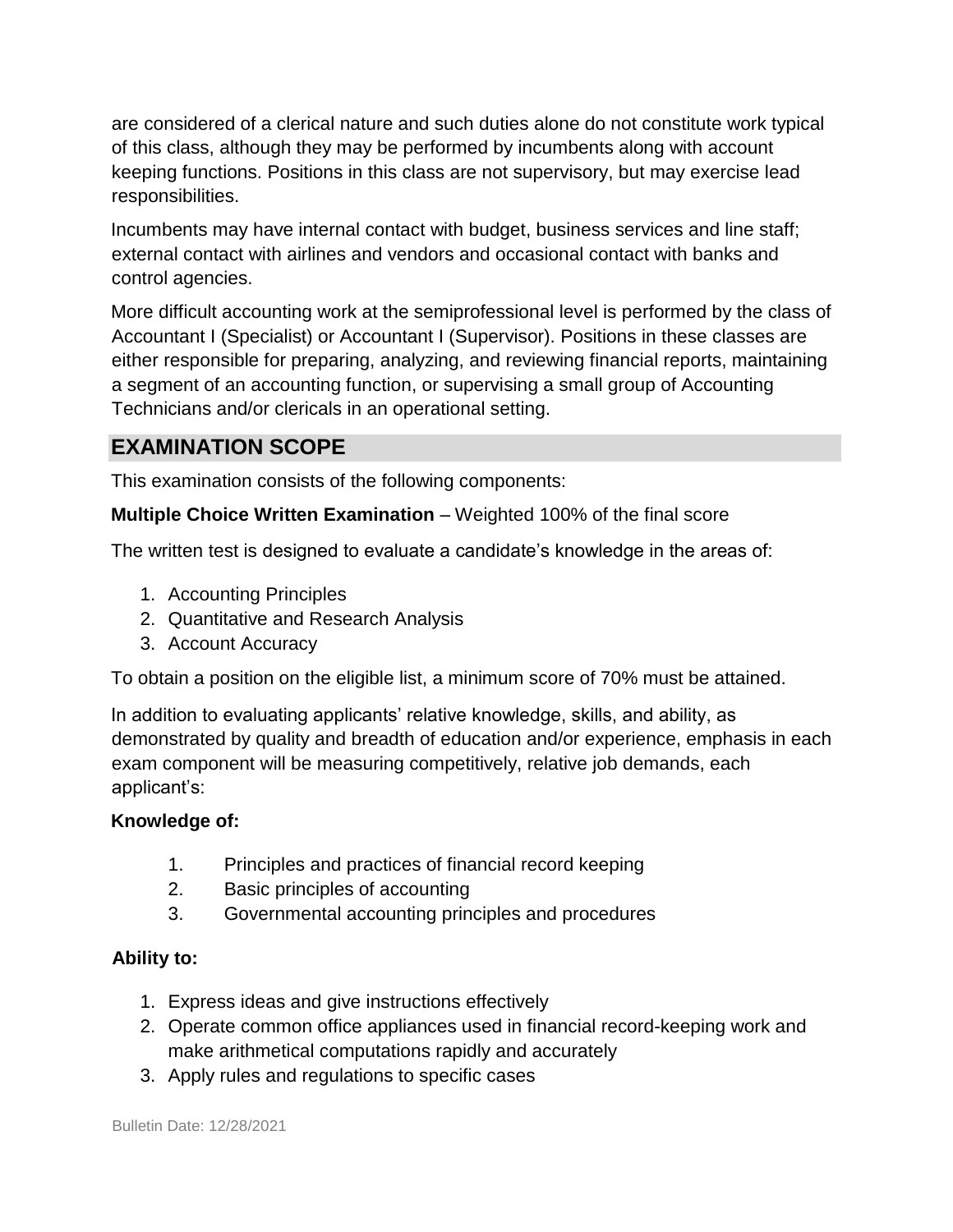4. Analyze data and draw logical conclusions

#### **ELIGIBLE LIST INFORMATION**

A servicewide, open eligible list for the Accounting Technician classification will be established for the State of California (all State of California departments, statewide).

The names of successful competitors will be merged onto the eligible list in order of final score regardless of exam date. Eligibility expires **twelve (12) months** after it is established. Applicants must then retake the examination to reestablish eligibility. Veterans' Preference will be granted for this examination. In accordance with Government Codes 18973.1 and 18973.5, whenever any veteran, or widow or widower of a veteran achieves a passing score on an open examination, he or she shall be ranked in the top rank of the resulting eligible list.

Veterans status is verified by the California Department of Human Resources (CalHR). Information on this program and [the Veterans' Preference Application](https://www.jobs.ca.gov/CalHRPublic/Landing/Jobs/VeteransInformation.aspx) [\(](https://www.jobs.ca.gov/CalHRPublic/Landing/Jobs/VeteransInformation.aspx)Std. form 1093) is available online**.** Additional information on veteran benefits is available at the Department of Veterans Affairs.

## **PREPARING FOR THE EXAMINATION**

Here is a list of suggested resources to have available prior to taking the exam.

**Employment History:** Employment dates, job titles, organization names and addresses, names of supervisors or persons who can verify your job responsibilities, and phone numbers of persons listed above.

**Education:** School names and addresses, degrees earned, dates attended, courses taken (verifiable on a transcript), persons or office who can verify education, and phone numbers of persons or offices listed above.

**Training:** Class titles, certifications received, names of persons who can verify your training, and phone numbers of persons listed above.

## **TAKING THE EXAMINATION**

When you select the link below, you will be directed to the Accounting Technician online multiple-choice examination. When you complete the on-line examination, it will be instantly scored.

This is a 120 minute timed examination. There is no way to pause, stop or reset the timer once you start. Please ensure you have the full 120 minutes to take the online examination. A stable internet connection is recommended as no additional time will be provided for internet loss, power loss, or computer/browser issues. If you are unable to complete the 120 minute timed examination, it is recommended you do not take the examination until you are able to do so.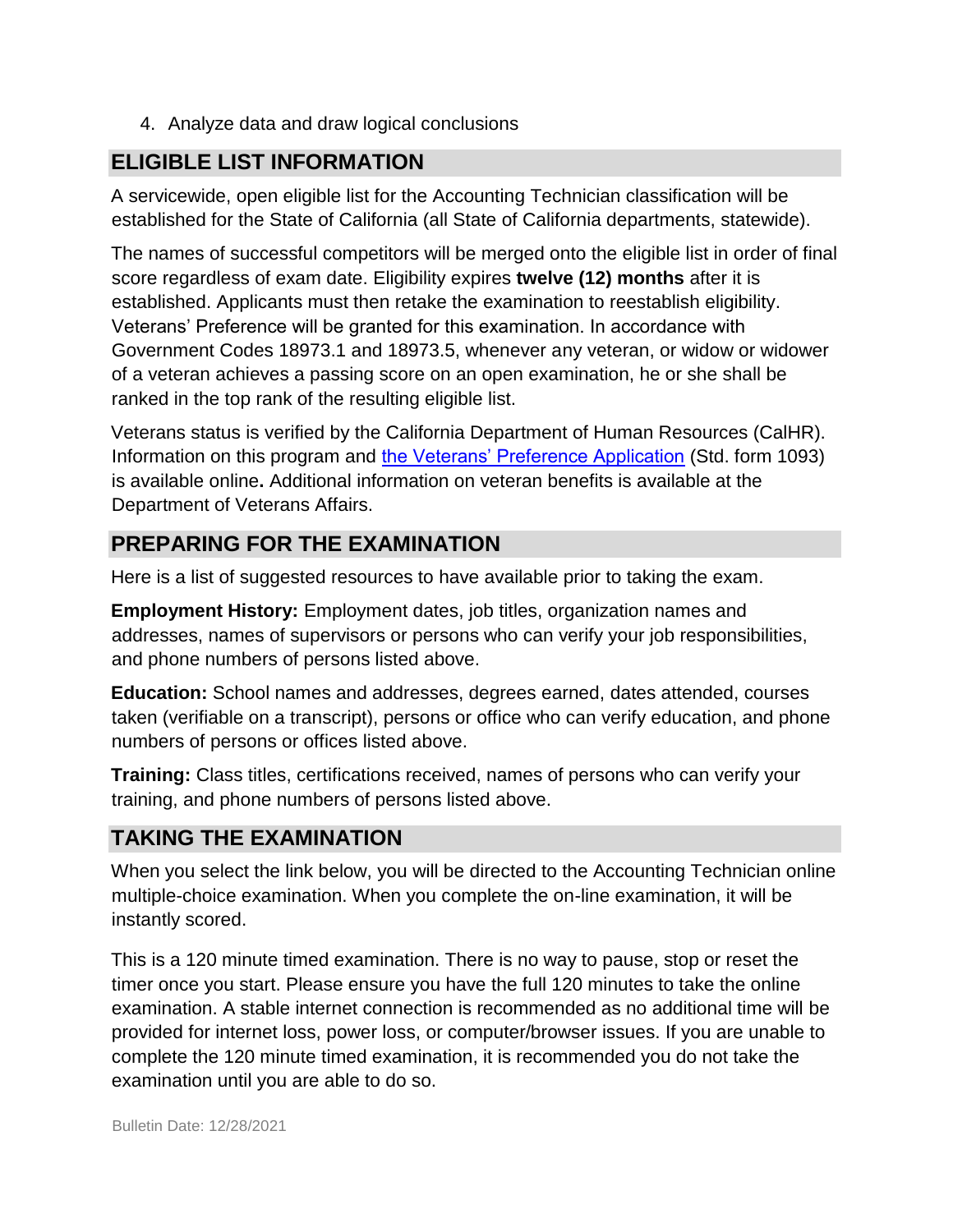#### **[Take the](https://www.jobs.ca.gov/CalHRPublic/Login.aspx?ExamId=0PBAD) [Accounting Technician](https://www.jobs.ca.gov/CalHRPublic/Login.aspx?ExamId=0PBAD) [examination](https://www.jobs.ca.gov/CalHRPublic/Login.aspx?ExamId=0PBAD)**

#### **TESTING DEPARTMENTS**

State of California (all State of California departments)

## **CONTACT INFORMATION**

California Department of Human Resources CalCareer Service Center 1810 16<sup>th</sup> Street Sacramento, CA 95814 Phone: (866) 844-8671 Email: CalCareer@CalHR.CA.GOV

California Relay Service: 7-1-1 (TTY and voice)

TTY is a Telecommunications Device for the Deaf, and is reachable only from phones equipped with a TTY Device.

## **EQUAL OPPORTUNITY EMPLOYER**

The State of California is an equal opportunity employer to all, regardless of age, ancestry, color, disability (mental and physical), exercising the right of family care and medical leave, gender, gender expression, gender identity, genetic information, marital status, medical condition, military or veteran status, national origin, political affiliation, race, religious creed, sex (includes pregnancy, childbirth, breastfeeding, and related medical conditions), and sexual orientation.

## **DRUG-FREE STATEMENT**

It is an objective of the State of California to achieve a drug-free State work place. Any applicant for State employment will be expected to behave in accordance with this objective, because the use of illegal drugs is inconsistent with the law of the State, the rules governing civil service, and the special trust placed in public servants.

## **GENERAL INFORMATION**

Examination and/or Employment Application (STD 678) forms are available at the California Department of Human Resources, local offices of the Employment Development Department, and through your **[CalCareer Account.](http://www.jobs.ca.gov/)**

If you meet the requirements stated on this examination bulletin, you may take this examination, which is competitive. Possession of the entrance requirements does not assure a place on the eligible list. Your performance in the examination described in this